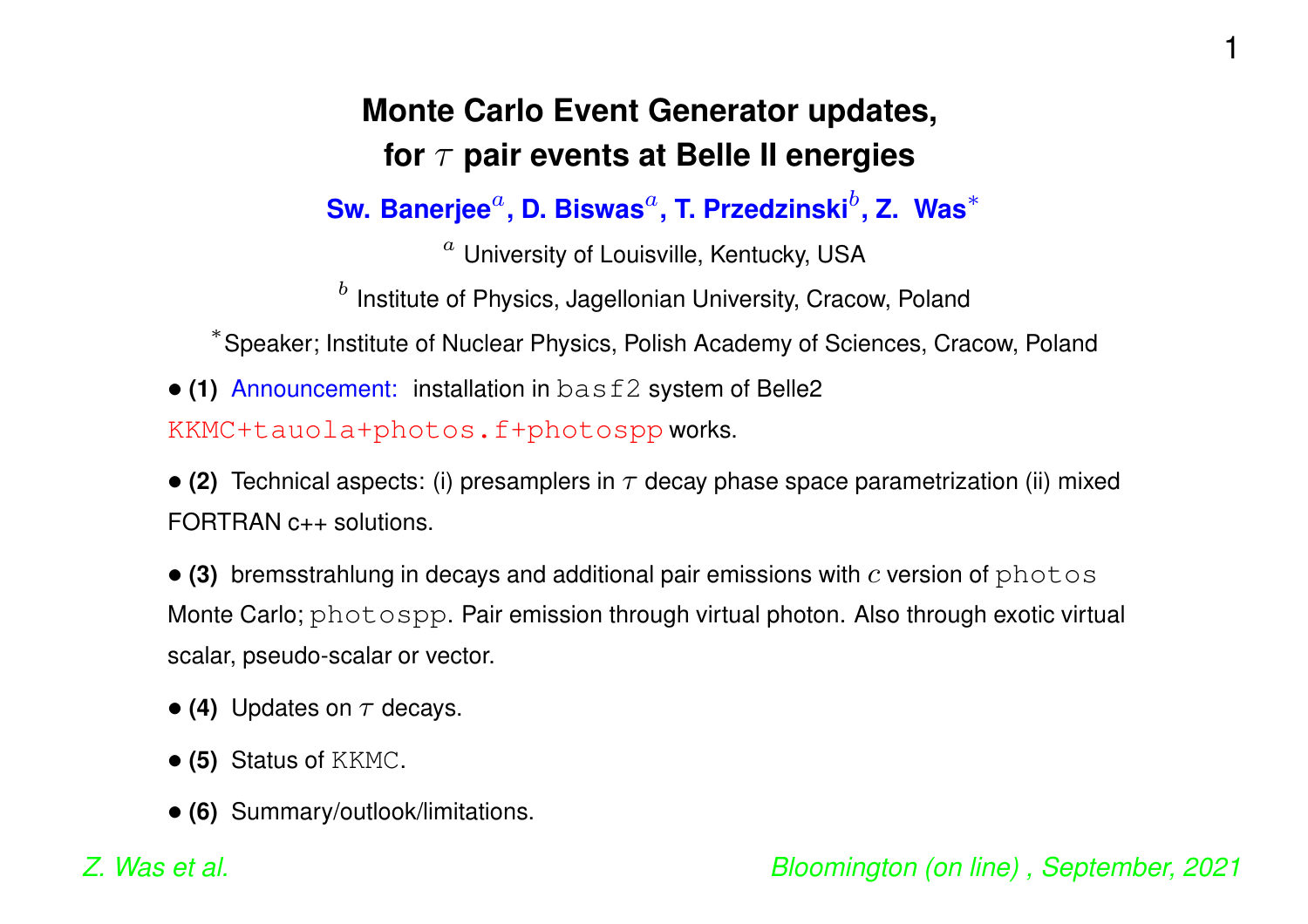## (2) Technical aspects and basis



- 1. photospp and tauola: phase-space for narrow resonances to lepton pairs ME.
	- (a) Tests with semianalytical calculations
	- (b) Tests with matrix element exact phase space, event samples...
	- (c) ...from KORALW for FSR QED pair emission in <sup>Z</sup> decay,
	- (d) ... from $\texttt{MadGraph}$  for  $\tau\tau$  scalar( $\rightarrow$  lepton pair) sample (solution like for ML used for Higgs parity observables Phys.Rev.D 103 (2021), 036003 ).
- 2. Tests evolve into physics extensions, **but are important for technical side.**
- 3. Initial step for work on practical factorization and matching with photon emissions.
- 4. Issues with configuration/makefile systems.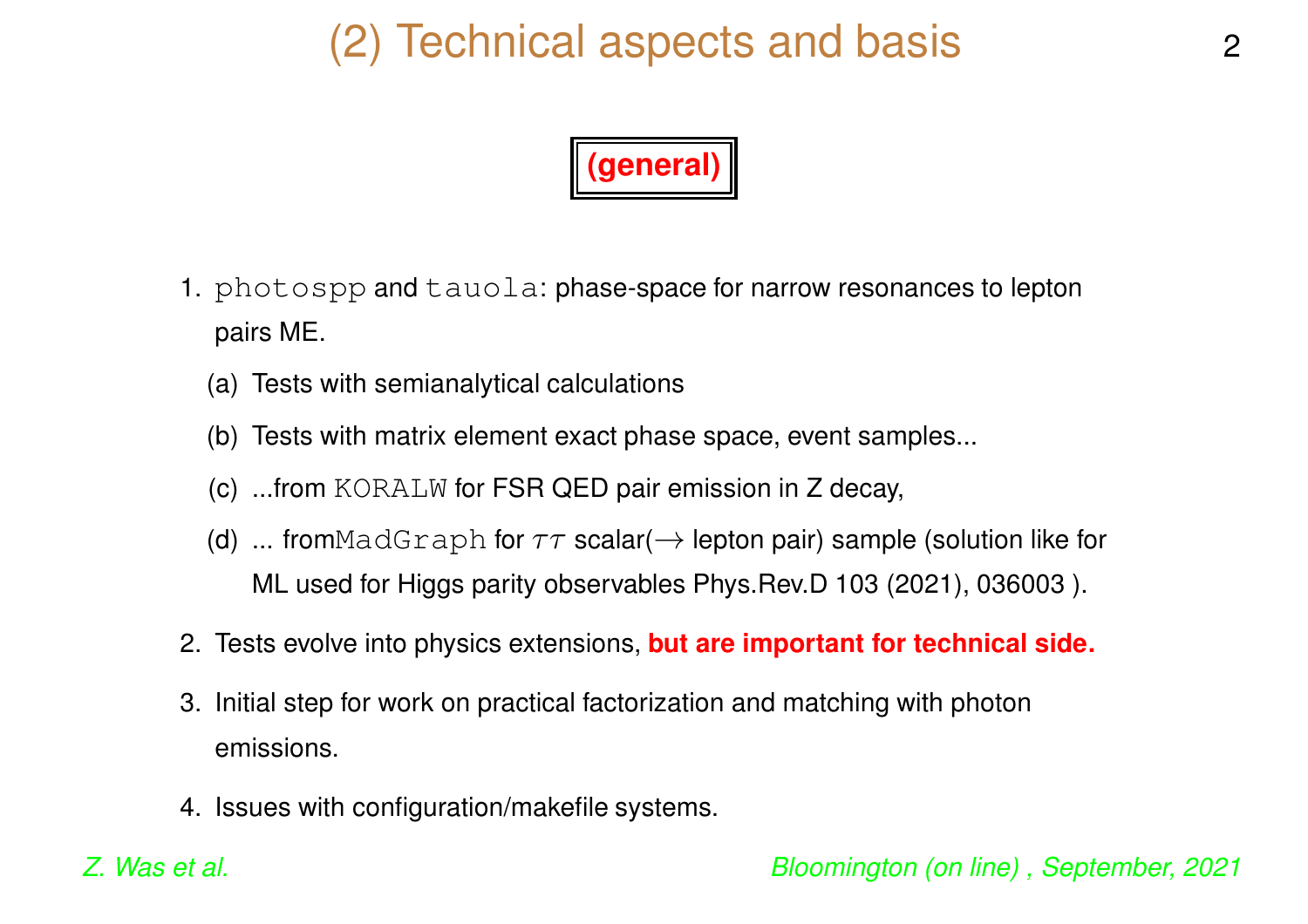# (3) photospp 3



- 1. it features not only photon but also lepton pair emissions, all with rigorous exact phase space, but approximations in matrix element parts
- 2. they can be from QED, but also from dark photons/scalars [prompt/long-lived]
- 3. this work with KKMC+tauola+photos.f events
- 4. and can be used for simulation of decay channels with such extra pairs,
- 5. also for additional objects thus final states of  $Z/\gamma^* \to \tau \tau X_{scalar/pseudoscalar/vector}$  with no restrictions on  $\tau$  decay channels and with  $\tau^+\tau^-$  spin correlations, also in case of  $X\to ee(\mu\mu)$ .
- 6. References: S. Antropov, "High Precision Lepton Pair Bremsstrahlung with PHOTOS", Acta Phys. Pol. B 51 (2020) 6, 1221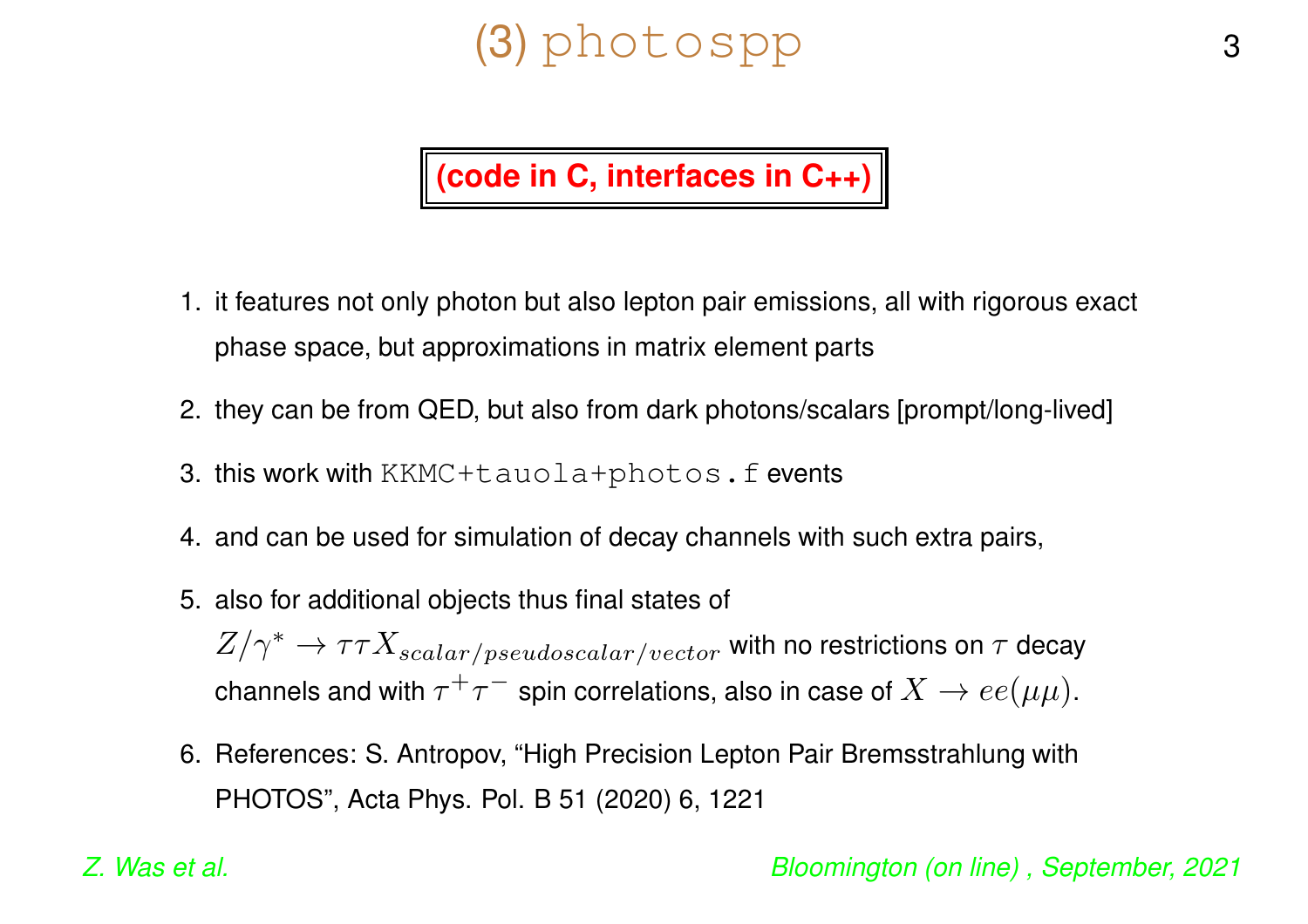## (4) updates on tauola 4



- 1. new channels new matrix elements
- 2. establishing defaults
- 3. step back with pointers to users currents and ME
- 4. but modularity of segments to migrate to C and those to C++ preserved, to follow the same path as photospp
- 5. no progress on i/o compatibility with fitting software.
- 6. References: S. Antropov, et. al., "TAUOLA Update for Decay Channels with  $e^+e^-$  Pairs in the Final State", e-Print: 1912.11376 [hep-ph]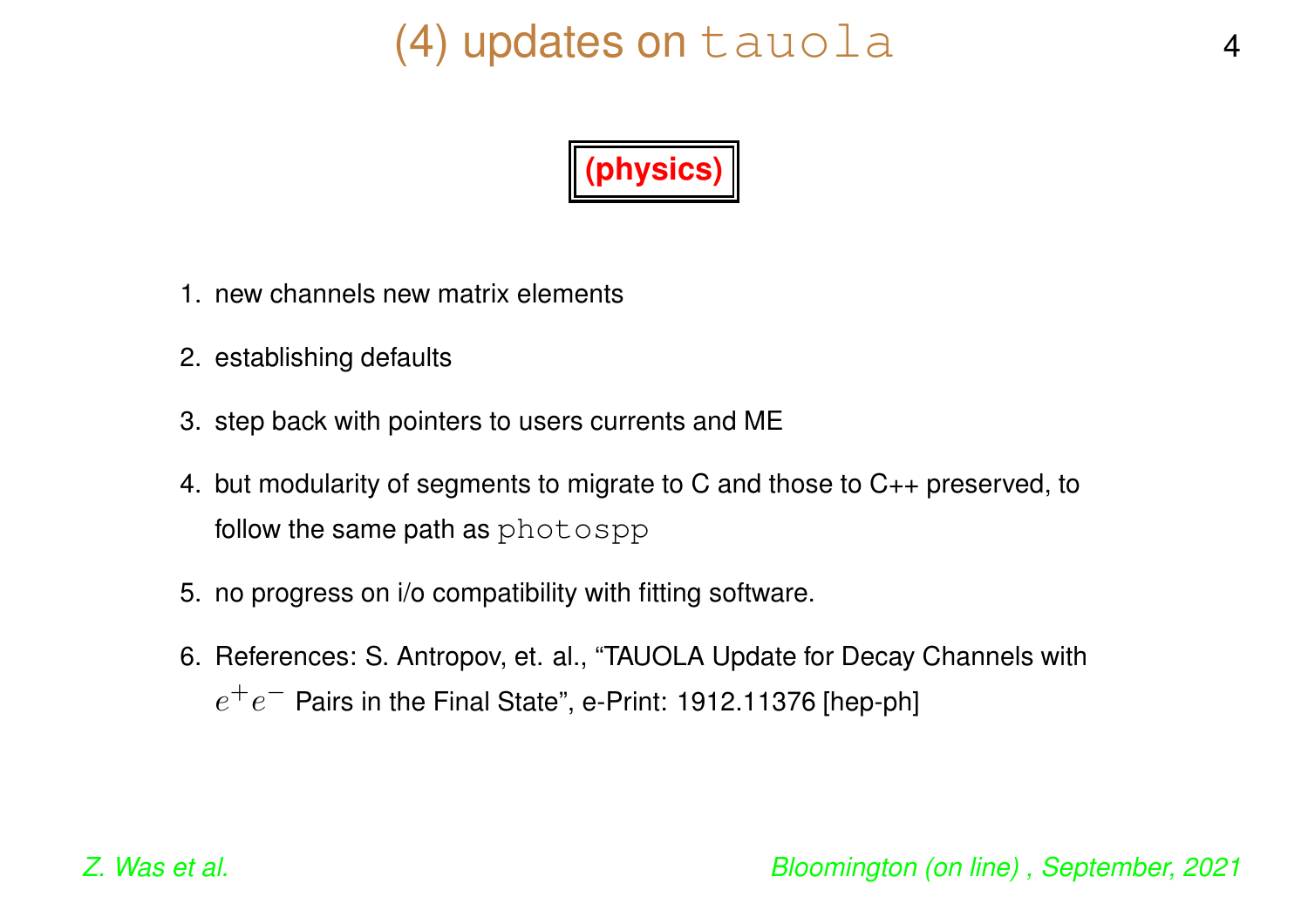## (Technical aspects and basis)

To assure precision "matrix element  $\times$  full phase space" is good to use



- Phase-space module produce "raw events" of raw matrix elements.
- Library of models (often perturbative results ) provide input for "model weight": ratio of model to raw ME $^2\!$ . Monte Carlo may work as formal integrator over required phase space region.
- **As <sup>a</sup> matter of principle we use exact phase space and explicit form of matrix elements.**
- Convenient for ML training samples.
- *For the programs to be efficient we need "raw event" distribution to approximate peaks of the final one.* Narrow width limit is indispensable for many analytical tests.

*Z. Was et al. Bloomington (on line) , September, 2021*

5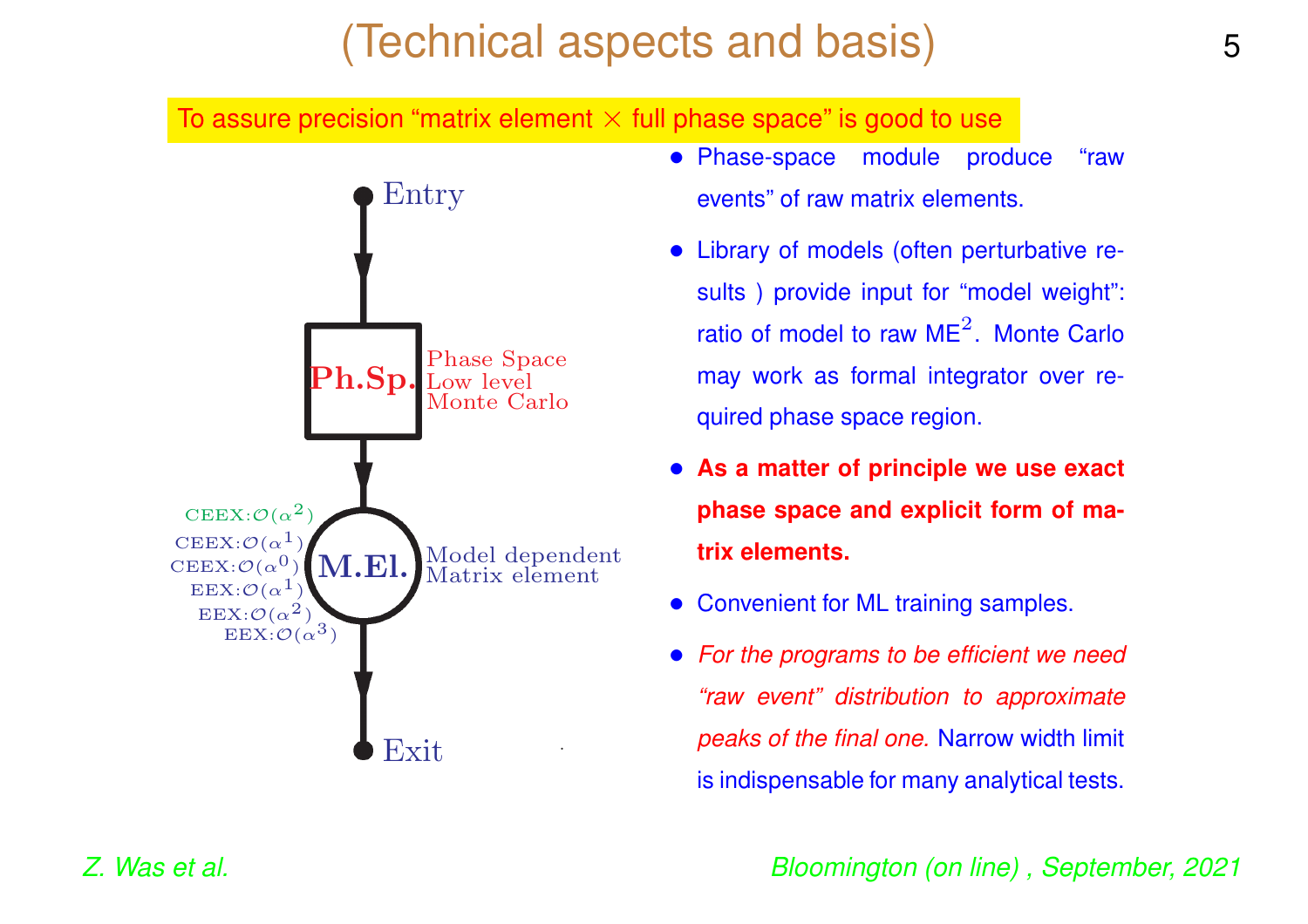#### (Technical aspects and basis)

To illustrate, 4-body phase space from Appendix A of Reference: S. Antropov, et. al., "Extra lepton pair emission corrections to Drell-Yan processes in PHOTOS and SANC", Acta Phys.Polon.B 48 (2017) 1469, e-Print: 1706.05571 [hep-ph]

$$
\Omega = \int \frac{d^3 q_1}{2(q_1)_0 (2\pi)^3} \cdot \frac{d^3 q_2}{2(q_2)_0 (2\pi)^3} \cdot \frac{d^3 p}{2p_0 (2\pi)^3} \cdot \frac{d^3 p'}{2p'_0 (2\pi)^3} (2\pi)^4 \delta^4 (R - p - p' - q_1 - q_2) =
$$
  
\n
$$
= \int d^4 q d^4 Q \frac{d^3 q_1}{2(q_1)_0 (2\pi)^3} \cdot \frac{d^3 q_2}{2(q_2)_0 (2\pi)^3} \cdot \frac{d^3 p}{2p_0 (2\pi)^3} \cdot \frac{d^3 p'}{2p'_0 (2\pi)^3} (2\pi)^4 \times
$$
  
\n
$$
\times \delta^4 (R - p - p' - q_1 - q_2) \delta^4 (q - q_1 - q_2) \delta^4 (Q - p - p')
$$
 (1)

$$
\int \frac{d^3 q_1}{2(q_1)^0} \frac{d^3 q_2}{2(q_2)^0} \delta^4(q - q_1 - q_2) = \int \frac{|\overline{q_1}| d \cos \theta_{q_1} d\phi_{q_1}}{4\sqrt{q^2}},
$$
  

$$
\int \frac{d^3 p}{2(p)^0} \frac{d^3 p'}{2(p')^0} \delta^4(Q - p - p') = \int \frac{|\overline{p}| d \cos \theta_p d\phi_p}{4\sqrt{p^2}},
$$
  

$$
\int d^4 q d^4 Q \delta^4(R - Q - q) = \int (d \cos \theta_q d\phi_q) dM_Q^2 dM_q^2 \frac{\sqrt{\lambda}}{8s}
$$

We get finally:

$$
\Omega = \frac{1}{(2\pi)^8} \int dM_q^2 dM_Q^2 d\cos\theta_{q_1} d\phi_{q_1} d\cos\theta_p d\phi_p d\cos\theta_q d\phi_q \frac{1}{8} \sqrt{1 - \frac{4\mu^2}{q^2}} \frac{1}{8} \sqrt{1 - \frac{4m^2}{Q^2}} \frac{\sqrt{\lambda(s, M_Q^2, M_q^2)}}{8s}.
$$
 (2)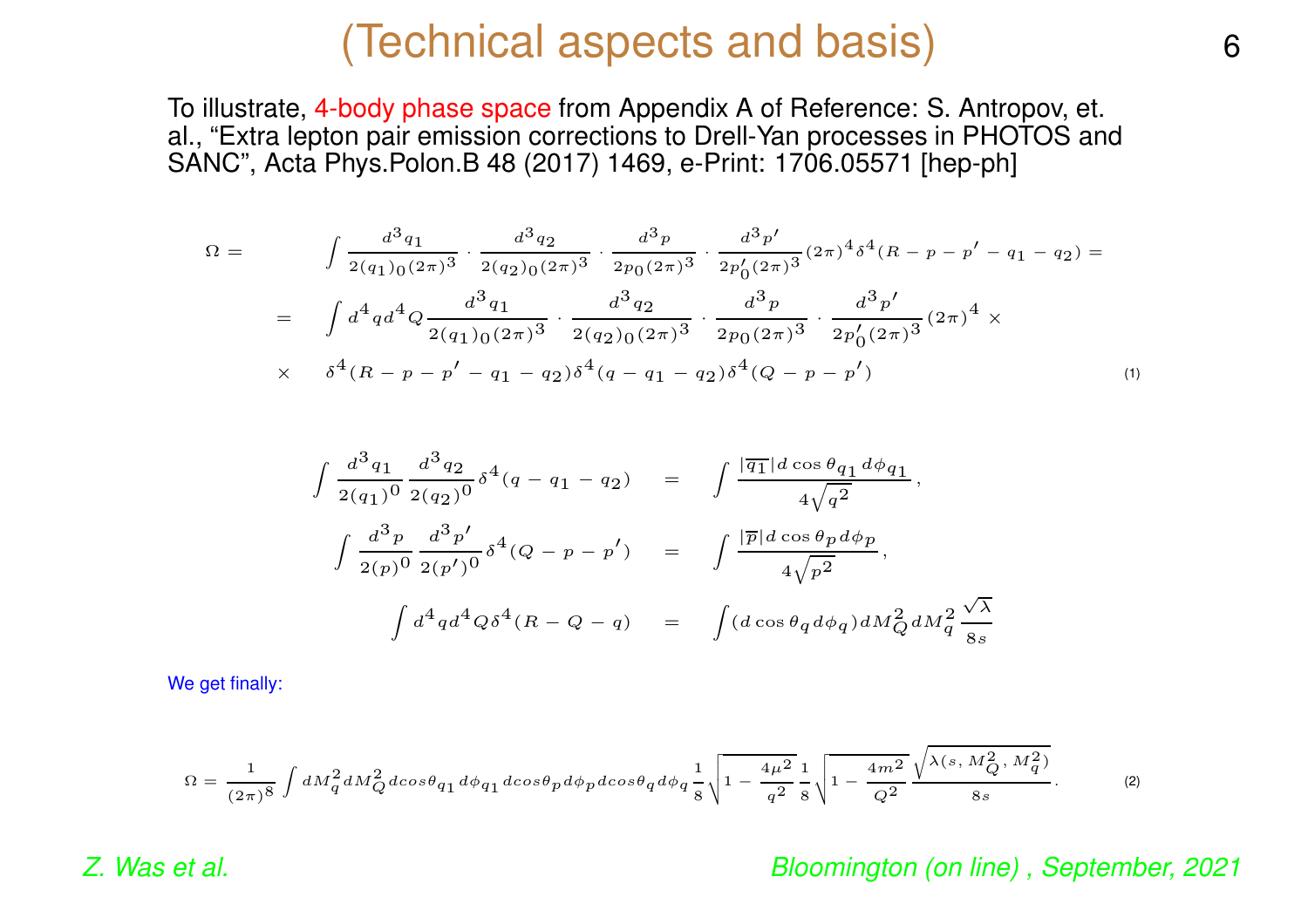## (Technical aspects and basis)

1. We have invariant masses  $M_{\bm q},\,M_{\bm Q}$  available for variable changes with Jacobians of minimum where matrix element peak, e.g.:

$$
\alpha_{min/max} = \arctan \frac{M_{Q,min/max}^2 - M_R^2}{\Gamma_R M_R},
$$
  
\n
$$
\alpha = \alpha_{min} + (\alpha_{max} - \alpha_{min}) \cdot x,
$$
  
\n
$$
M_Q^2 = M_R^2 + \Gamma_R M_R \tan \alpha,
$$
\n(3)

- 2. Jacobian of this is used to cancel matrix element enhancements due to resonance propagators (or near-real photon).
- 3. Angular variables can be used for collinear singularities or matrix elements.
- 4. Parametrizations of that type are used in tauola and photos for phase-space with pair of light leptons **added or not**. In practice, multi-channel generators are necessary. Jacobians of parametrisations are combined. That is used for lepton pairs from virtual photons or dark scalars/vectors.
- 5. Why not use automated solutions? In part, because one want to use narrow width limit for numerical tests. These are necessary for our tests with analytical semi-analytical results. These results are useful to build intuitions.

*Z. Was et al. Bloomington (on line) , September, 2021*

7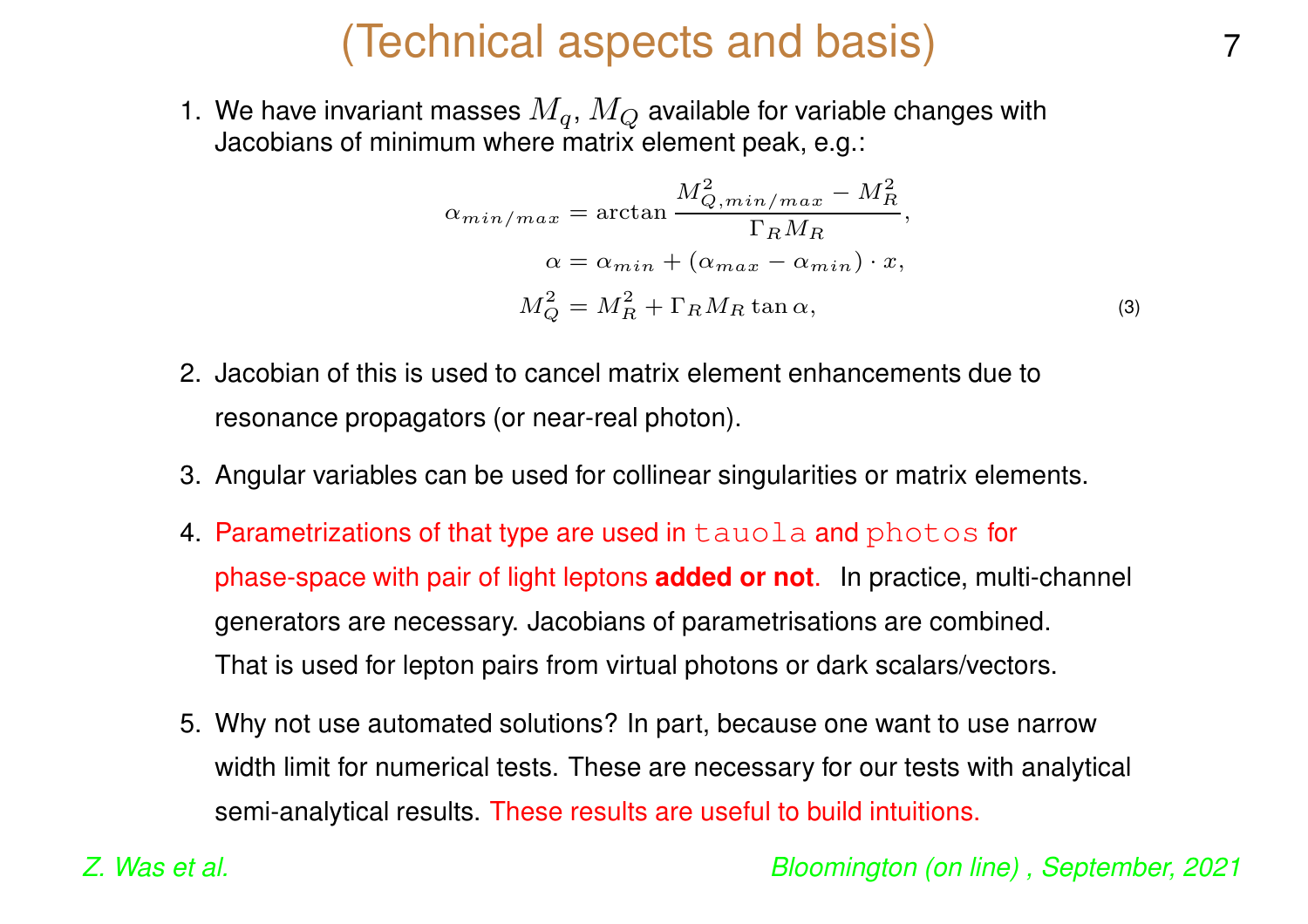## (Tests with other Monte Carlo programs)

- 1. One can easily compare Monte Carlo samples generated by different programs. To minimize human mistakes we have used our  $MC + \text{ester package}$ , Comput.Phys.Commun. 182 (2011) 77, which define histograms automatically.
- 2. We have used KORALW (Comput.Phys.Commun. 94 (1996) 216) to generate samples of 4-fermion final states from Z boson decays. When KORALW matrix element installed into photos no photos-KORALW differences.
- 3. But this required special non universal choice of event sample configuration.
- 4. later to identify optimal choice of the kernel used in photos Monte Carlo. That is kernel which is close to complete matrix element, but has some factorization in it, that is why can be used also if additional photons are present.
- 5. Tests were useful for implementation of dark photon channels into  $tawola$
- 6. Similar comparisons of MadGraph and KKMC+photos for  $e^+e$  $\tau^- \to \tau^+ \tau^ \overline{\phantom{x}}^X$   $\to l\overline{l}$ . Adaptation of photospp kernel, but approximation to <code>MadGraph</code>. Advantage: all  $\tau$  decay channels, spin correlations, bremsstrahlung included.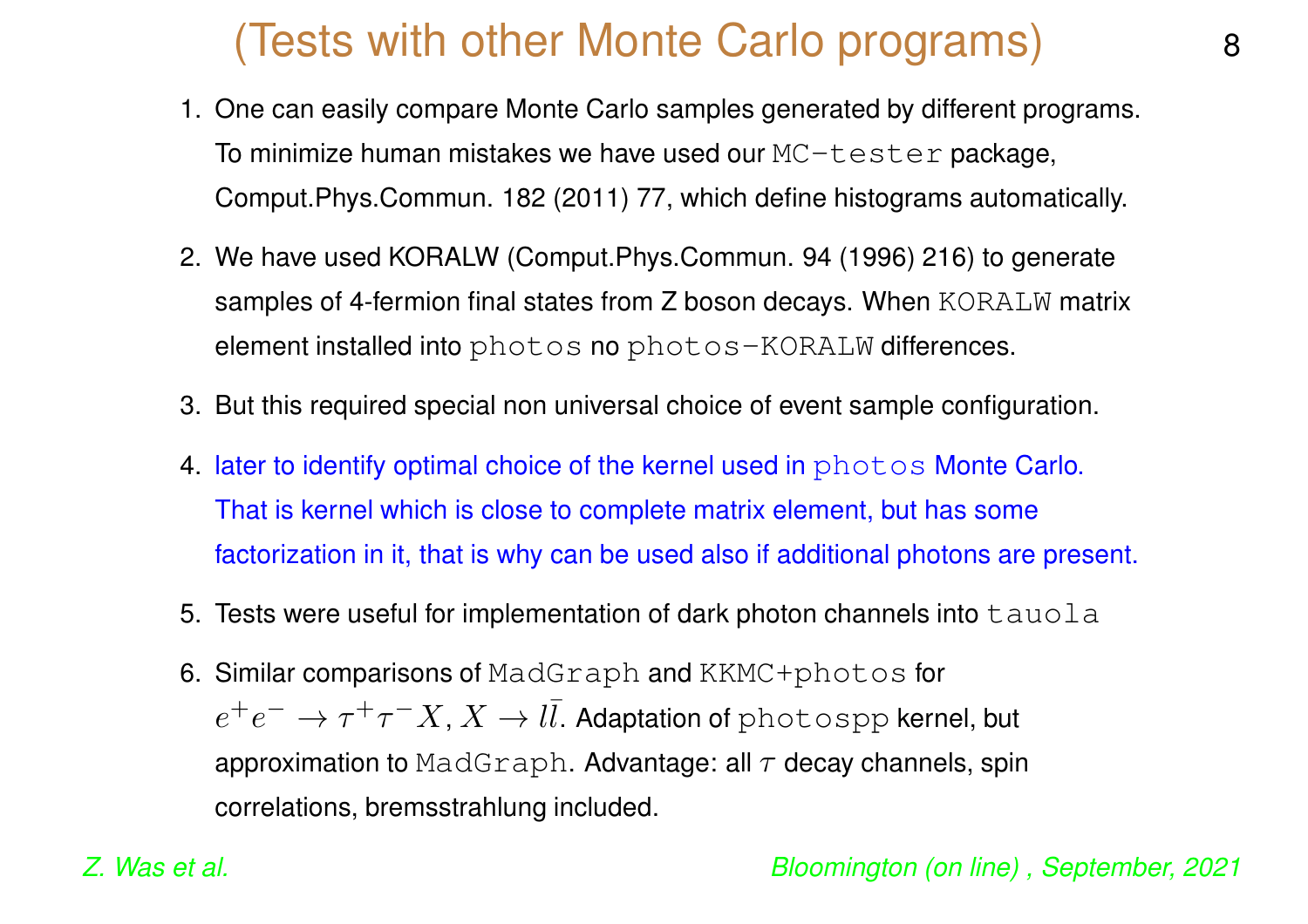#### (Tests with other Monte Carlo progams)

$$
e^-e^+ \to \tau^- \tau^+ \phi_{\text{Dark Scalar}} (50 \,\text{MeV}) \,(\to e^- e^+)
$$

Red lines: 50K events from MadGraph (MG5)

Green lines: 100K events from KKMC+photos

First check: ISR bremsstrahlung effects turned off in both generators

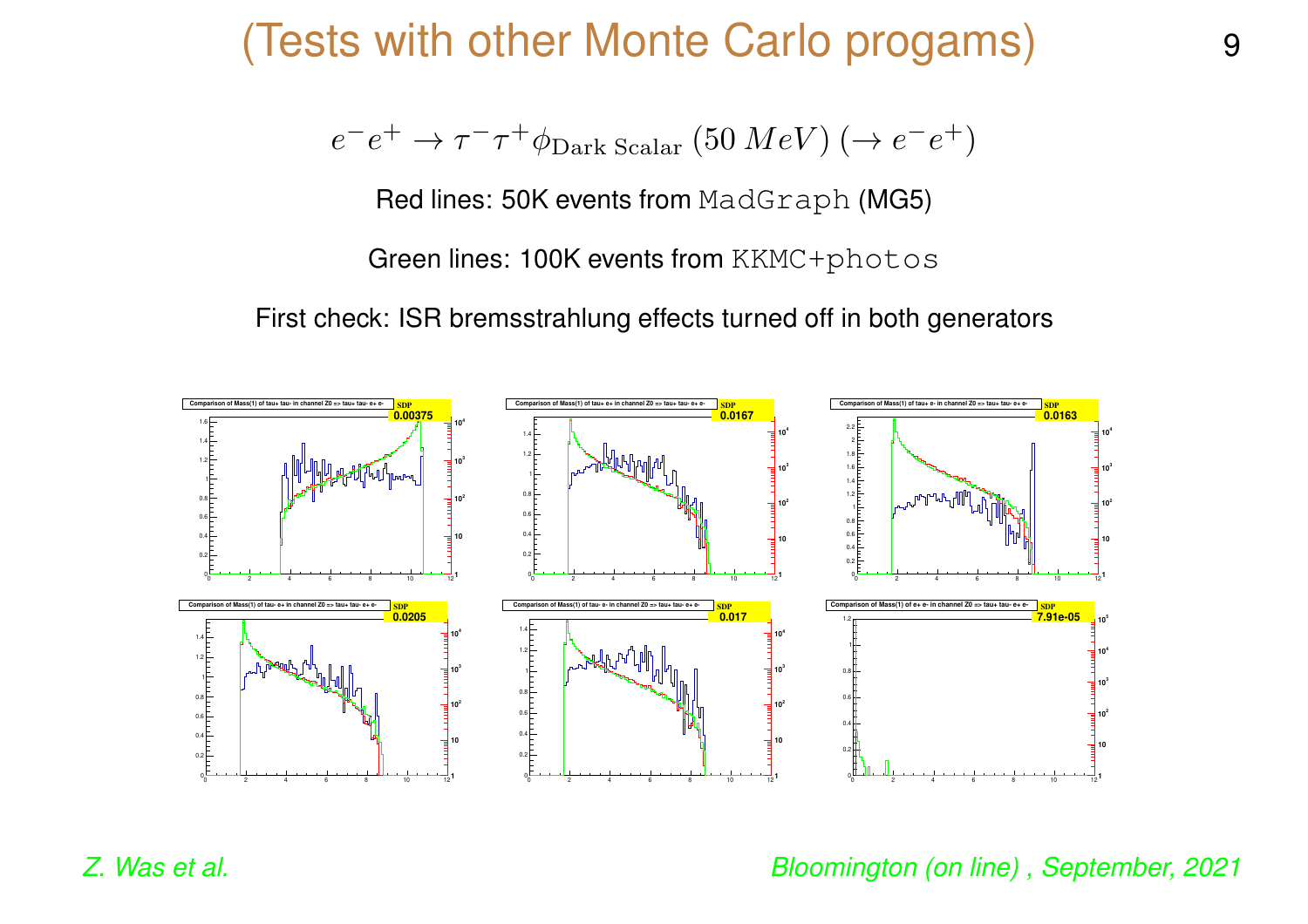#### (Tests with other Monte Carlo progams) <sup>10</sup>

$$
e^-e^+ \to \tau^- \tau^+ \phi_{\text{Dark Scalar}} (50 \,\text{MeV}) \;(\to e^- e^+)
$$

Red lines: 50K events from MadGraph (MG5)

Green lines: 100K events from KKMC+photos

First check: ISR bremsstrahlung effects turned off in both generators

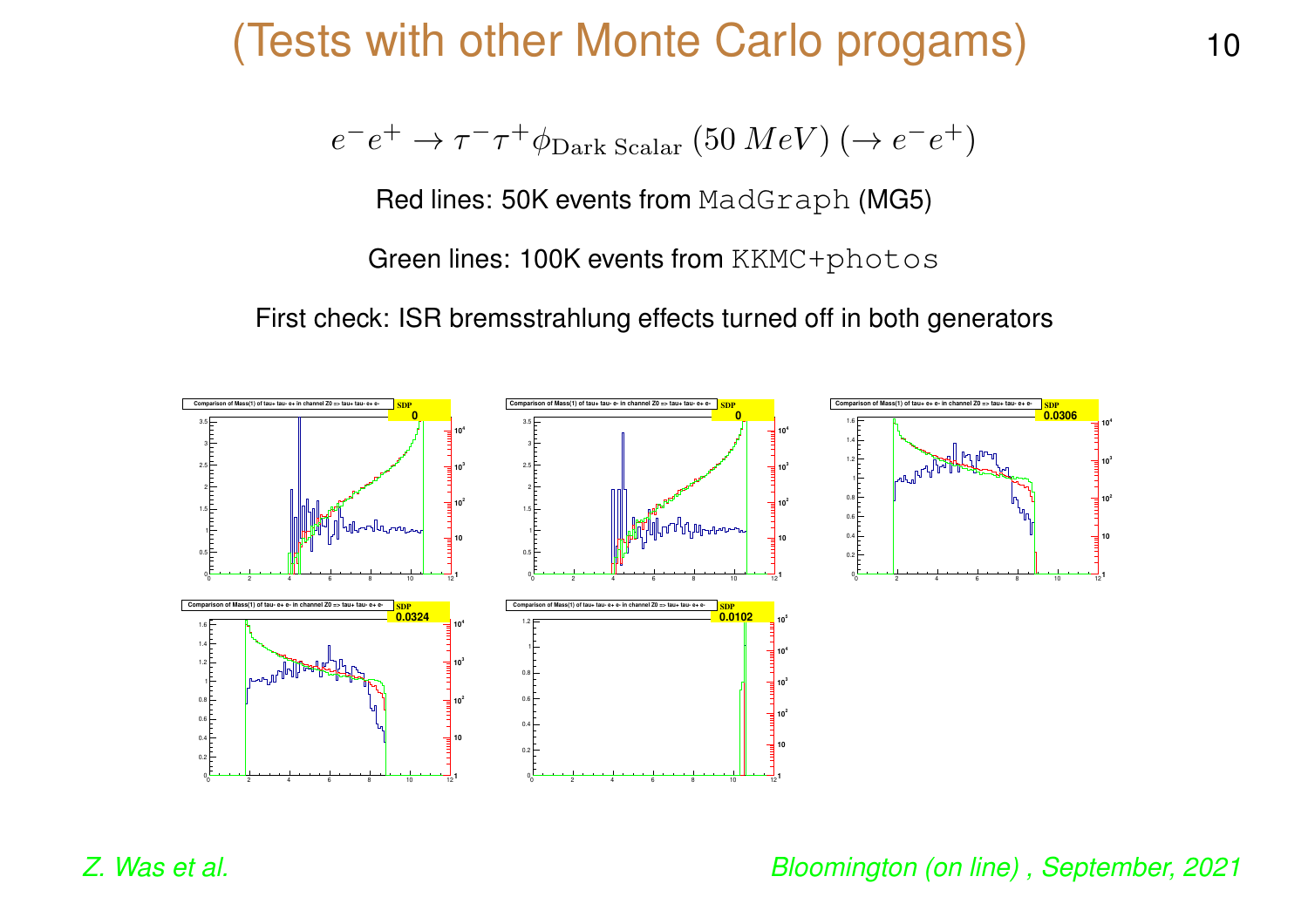## (photospp) <sup>11</sup>

- 1. Since Ref. Eur.Phys.J.C 50 (2007) 53, photos Monte Carlo for radiative corrections in decays has its part calculating matrix elements separated.
- 2. First for Z and W decay, later for decays like  $B^- \to \pi^0 K^-, B^0 \to \pi^+ K^-$  or  $\gamma^* \to \pi^-\pi^+,$  this provided technical steps necessary to introduce algorithm for lepton pair emission, relying on matrix element too. It is implemented in successor of FORTRAN photos the photospp in C++.
- 3. Previous 3 slides of automated test: comparisons between MadGraph and KKMC+photospp samples for  $e^+e^- \to \tau^+\tau^-X$ , are not technical only, but the result of work on matrix element.
- 4. In case of photospp adaptation/interpolation of matrix element to configurations where additional photons are present was needed.
- 5. Only dominant part of Matrix Element generated by MadGraph was used.
- 6. Its identification was not as formal as in case of lepton pair from virtual photon.
- 7. Then Gauge invariance and symmetries were used to identify parts. Now it was rather analogy and similarity for singular terms.
- 8. Spin of X is zero, and not 1. Back of the envelope calculations to identify differences.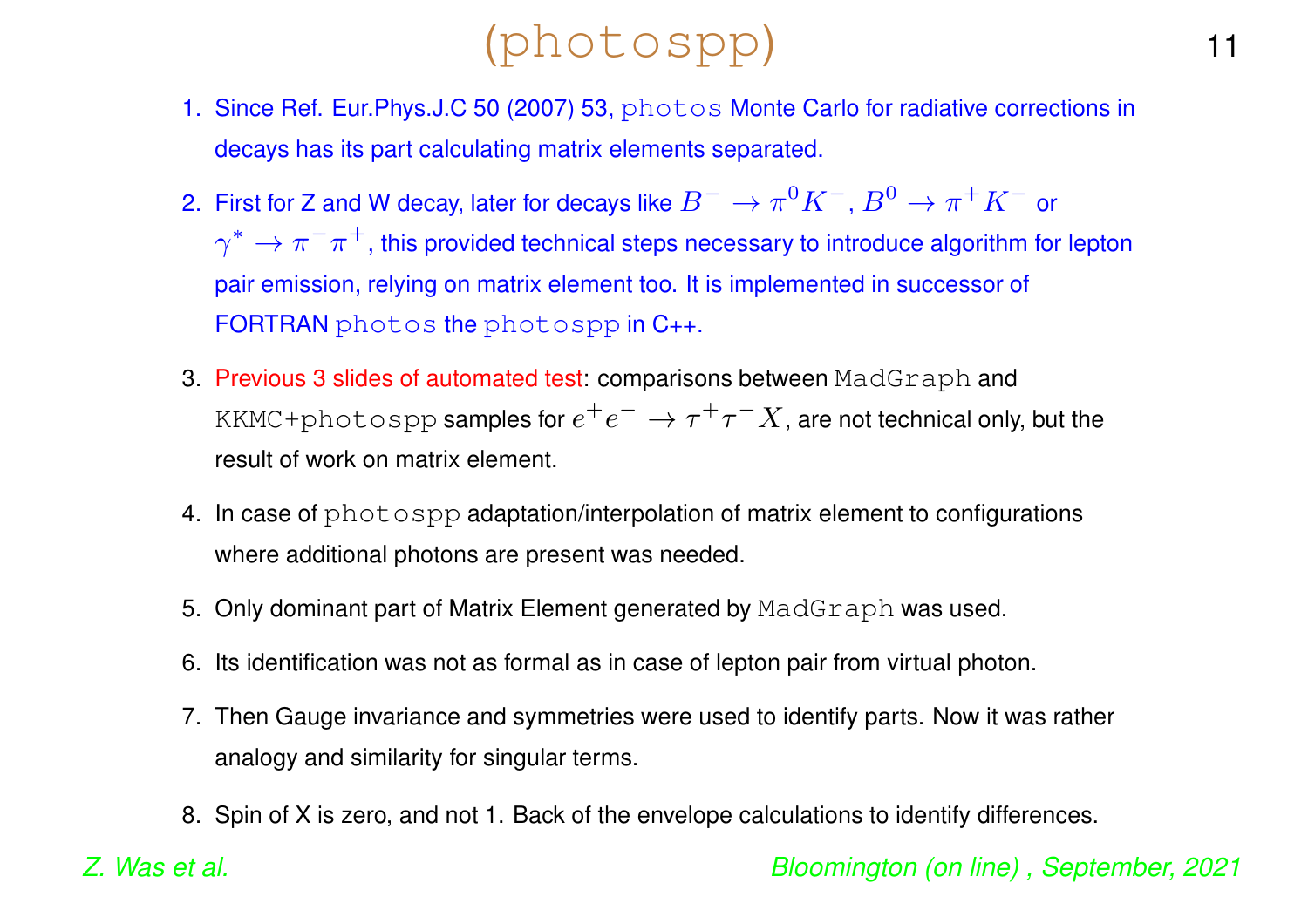## (photospp) <sup>12</sup>



Dominant Feynman diagrams for  $e^-e^+ \to \tau^-\tau^+ X (\to e^-e^+)$  as installed in MadGraph. For our applications dominant part, which can be used together with bremsstrahlung is used. It is an approximation, but validated. Opens gate for simultaneous inclusion of large QED effects. Note that spin state of  $\tau$  flips if X is scalar. That need to be taken into account for  $\tau - \tau$  spin correlations.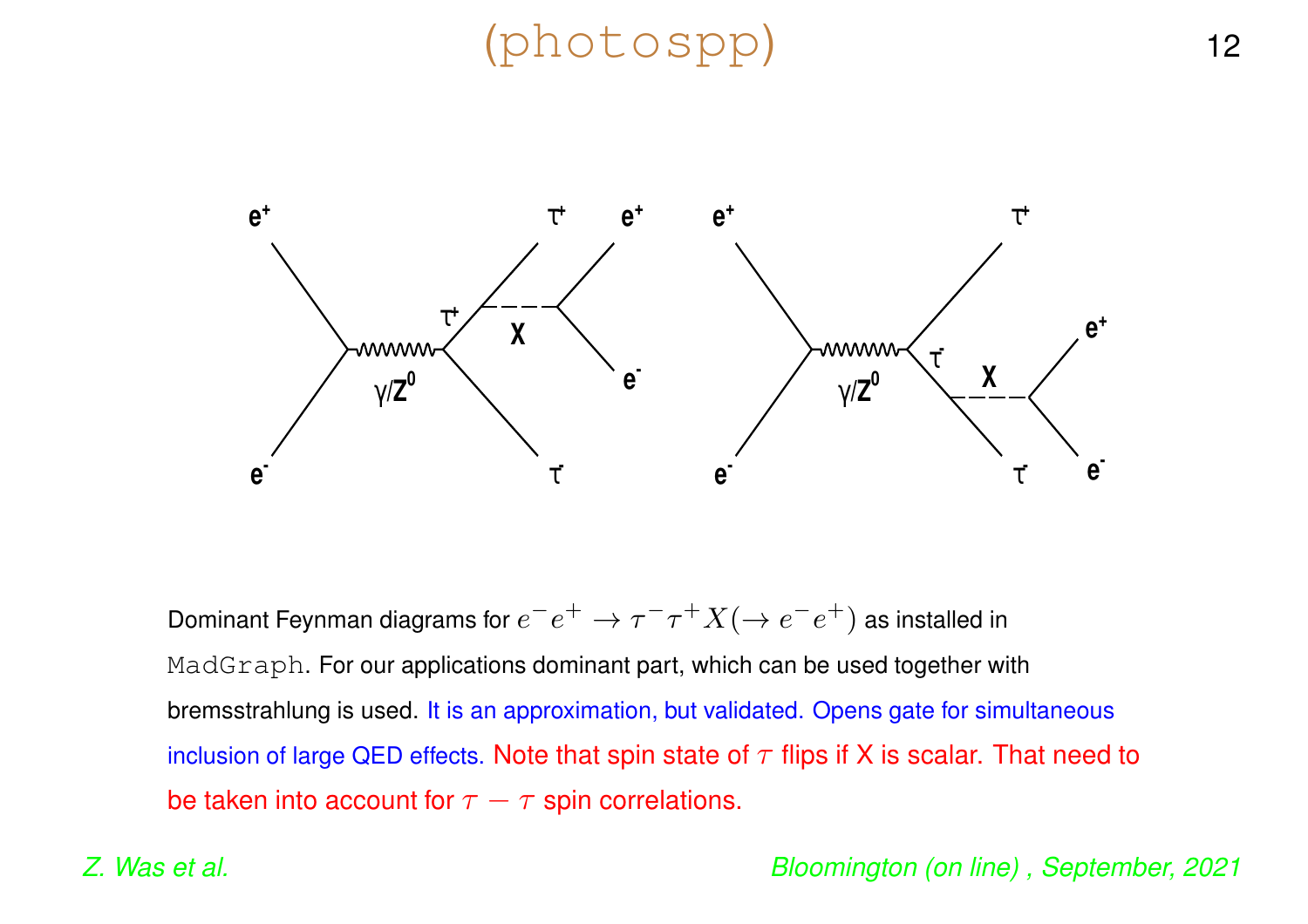$$
e^-e^+ \to \tau^- \tau^+ \phi_{\text{Dark Scalar}} (\to e^- e^+) \tag{13}
$$

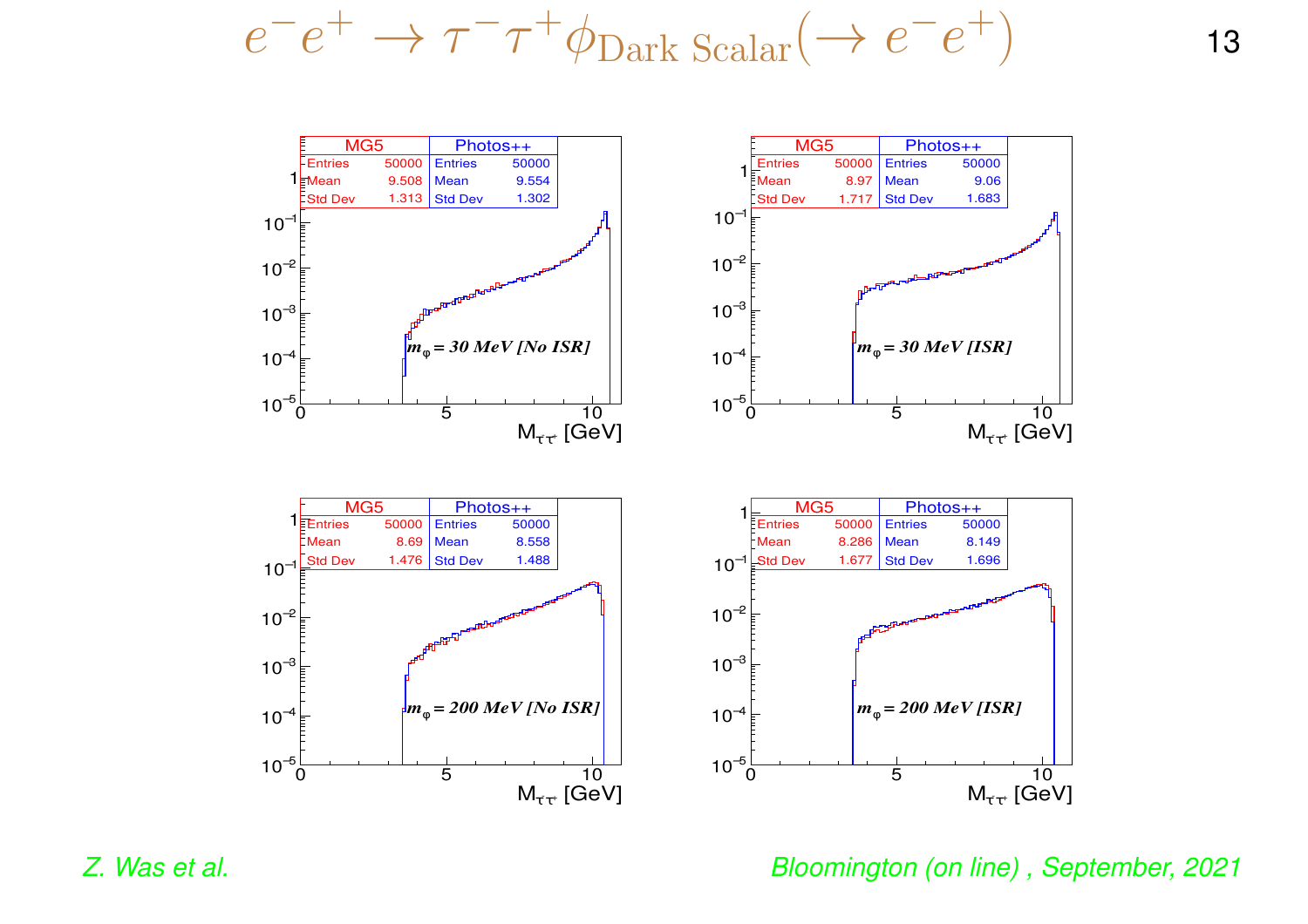$$
e^-e^+ \to \tau^- \tau^+ \phi_{\text{Dark Scalar}} (\to \mu^- \mu^+) \tag{14}
$$

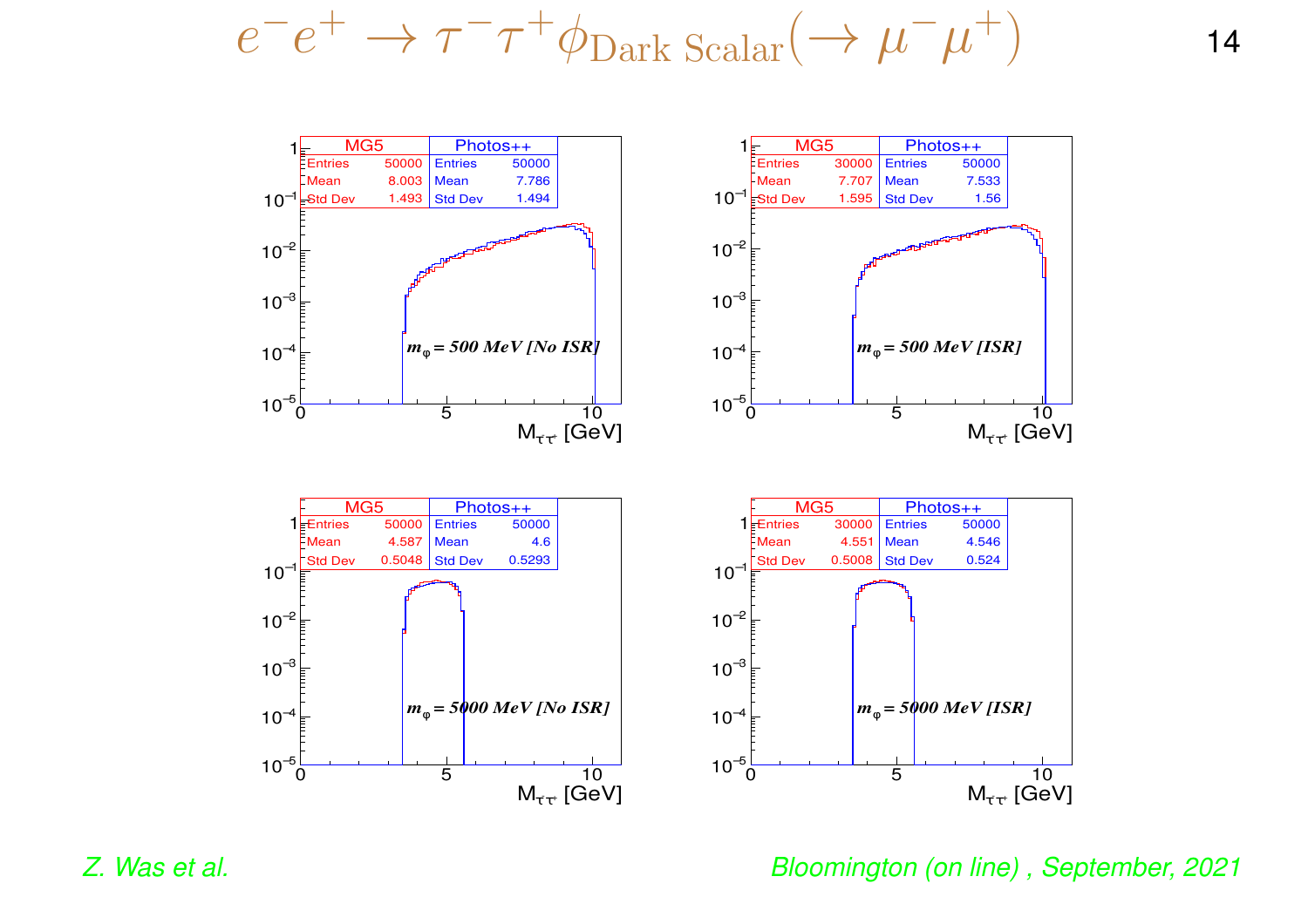# (photospp) <sup>15</sup>

- 1. This work was quick, because of previous steps and installation into photospp possibility to generate lepton pairs:
	- (a) produced through virtual photon Comput.Phys.Commun. 199 (2016) 86 1912.11376
	- (b) produced through narrow vector resonance (like dark photon) 1912.11376 footnote 9
- 2. These changes were introduced first to  $t$  auola,
- 3. Both programs have similar phase space parametrisations which is exact.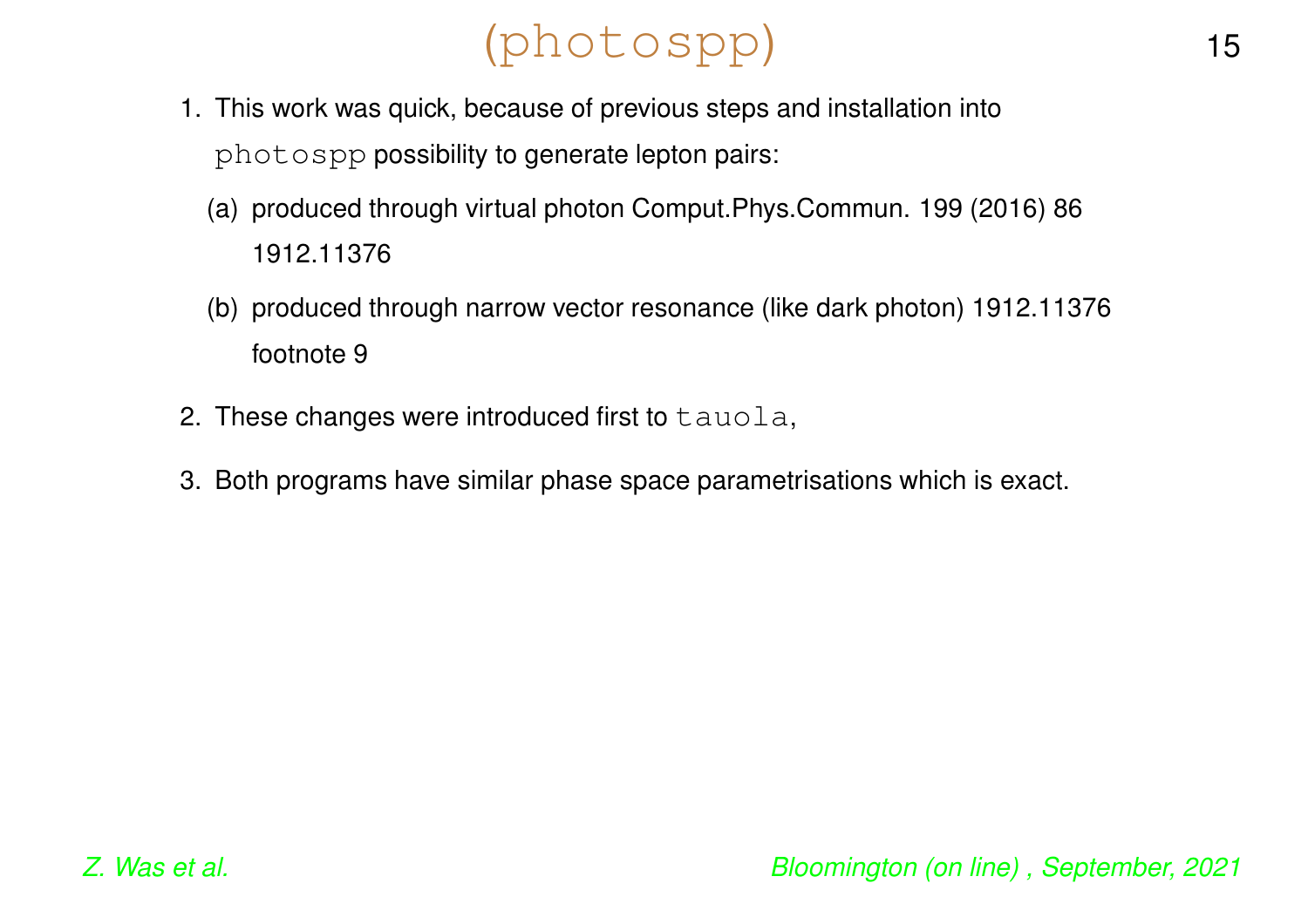## (updates on tauola) (16

For simulations in Belle II large number of channels prepared:

- 1. Total number of decay channels: 278
- 2. 2 body neutrinoless non SM decays: 58
- 3. 3 body neutrinoless non SM decays: 46
- 4. Number of generic SM decay channels : 92 [initialized with PDG2020 Branching Fractions]. For matrix elements choices from older versions of parametrisations were taken, but ...
	- (a) ...for high precision data, new parametrisations will be needed.
	- (b) Theoretical uncertainty of models is worse than quality of data.
- 5. New decay modes with lepton pair radiated from SM photons or from Dark photon with mass  $\in$  [50, 1500] MeV (ME cross-validated with MadGraph)
	- $\tau^- \to \nu_\tau \bar{\nu}_\ell \ell^- \ell^+ \ell^-$  [see next page]
	- $\bullet \tau^- \rightarrow \nu_\tau \pi^- \ell^+ \ell^-$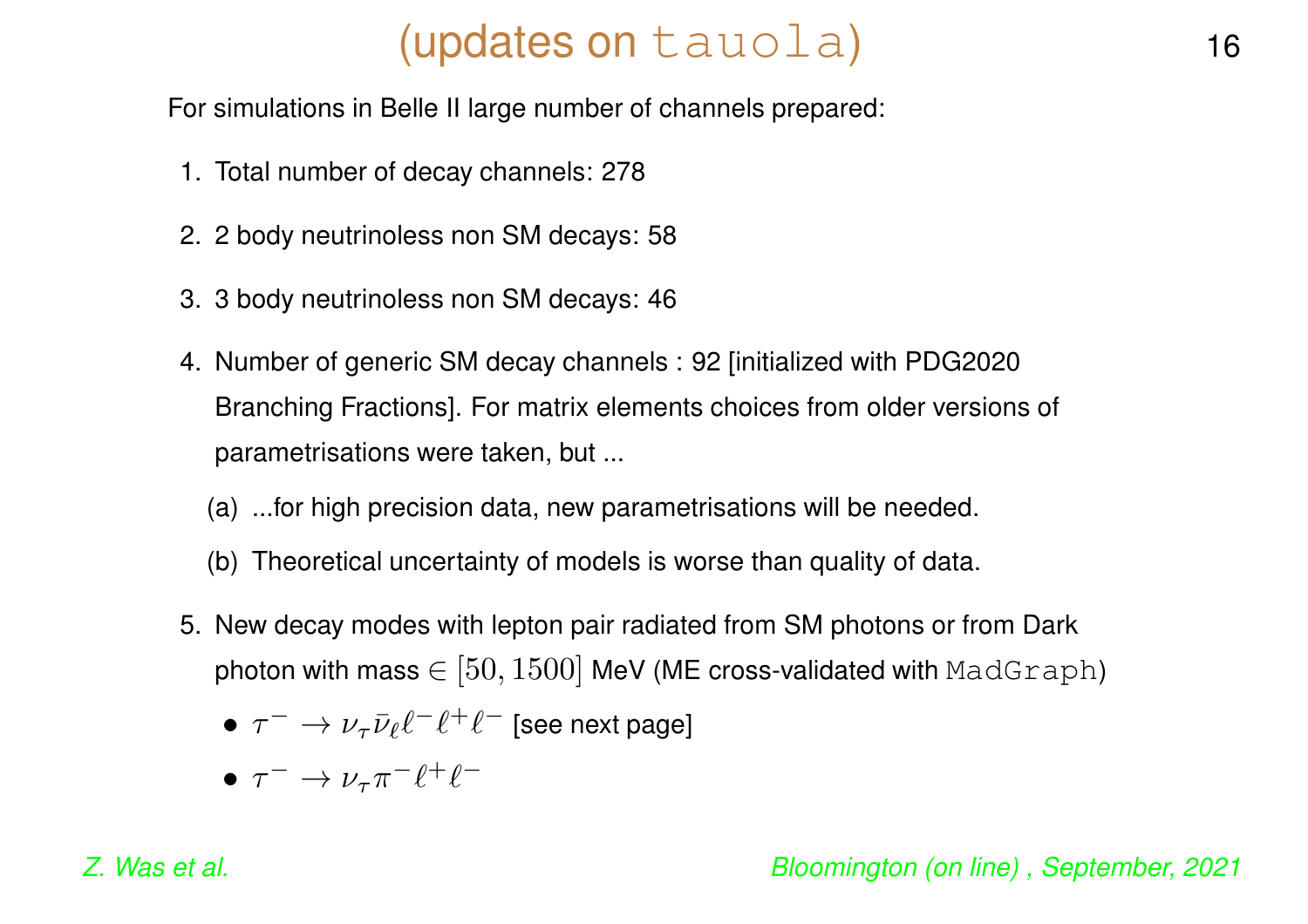### (updates on tauola) 17



Once we could rely on tests for SM pairs, we could include safely  $X \to e^-e^+$ . Feynman diagram for  $e^-e^+ \to \tau^ (SM \text{ decay}) \tau^+ (\to \bar{\nu}_\tau \nu_e e^+ X (\to e^- e^+))$ process with X emitted in  $\tau^+$  decay.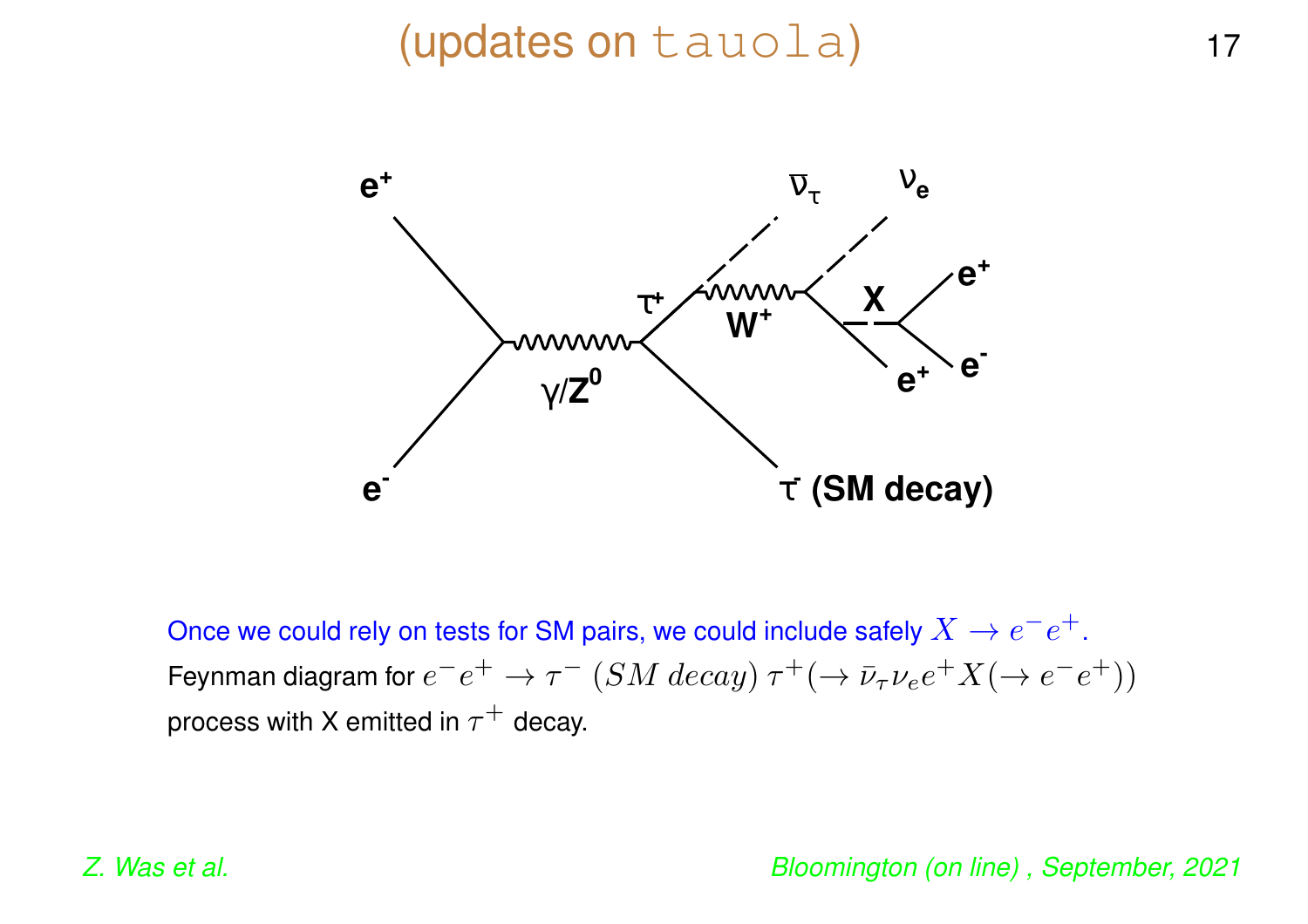## (updates on tauola) 18

**General formalism for semileptonic decays**

• Matrix element used in TAUOLA for semileptonic decay

$$
\tau(P, s) \to \nu_{\tau}(N)X
$$

$$
\mathcal{M} = \frac{G}{\sqrt{2}} \bar{u}(N)\gamma^{\mu}(v + a\gamma_5)u(P)J_{\mu}
$$

Matrix element squared contracted with spin density matrix:

$$
|\mathcal{M}|^2 = G^2 \frac{v^2 + a^2}{2} (\omega + H_\mu s^\mu)
$$
  
\n
$$
\omega = P^\mu (\Pi_\mu - \gamma_{\nu a} \Pi_\mu^5)
$$
  
\n
$$
H_\mu = \frac{1}{M} (M^2 \delta_\mu^\nu - P_\mu P^\nu) (\Pi_\nu^5 - \gamma_{\nu a} \Pi_\nu)
$$
  
\n
$$
\Pi_\mu = 2[(J^* \cdot N) J_\mu + (J \cdot N) J_\mu^* - (J^* \cdot J) N_\mu]
$$
  
\n
$$
\Pi^{5\mu} = 2 \operatorname{Im} \epsilon^{\mu \nu \rho \sigma} J_\nu^* J_\rho N_\sigma
$$
  
\n
$$
\gamma_{\nu a} = -\frac{2 \nu a}{v^2 + a^2}
$$

 $\bullet$   $J_{\mu}$  the current; depends on the momenta of all hadrons and is expected to be build from Lorentz invariants, vectors or tensors.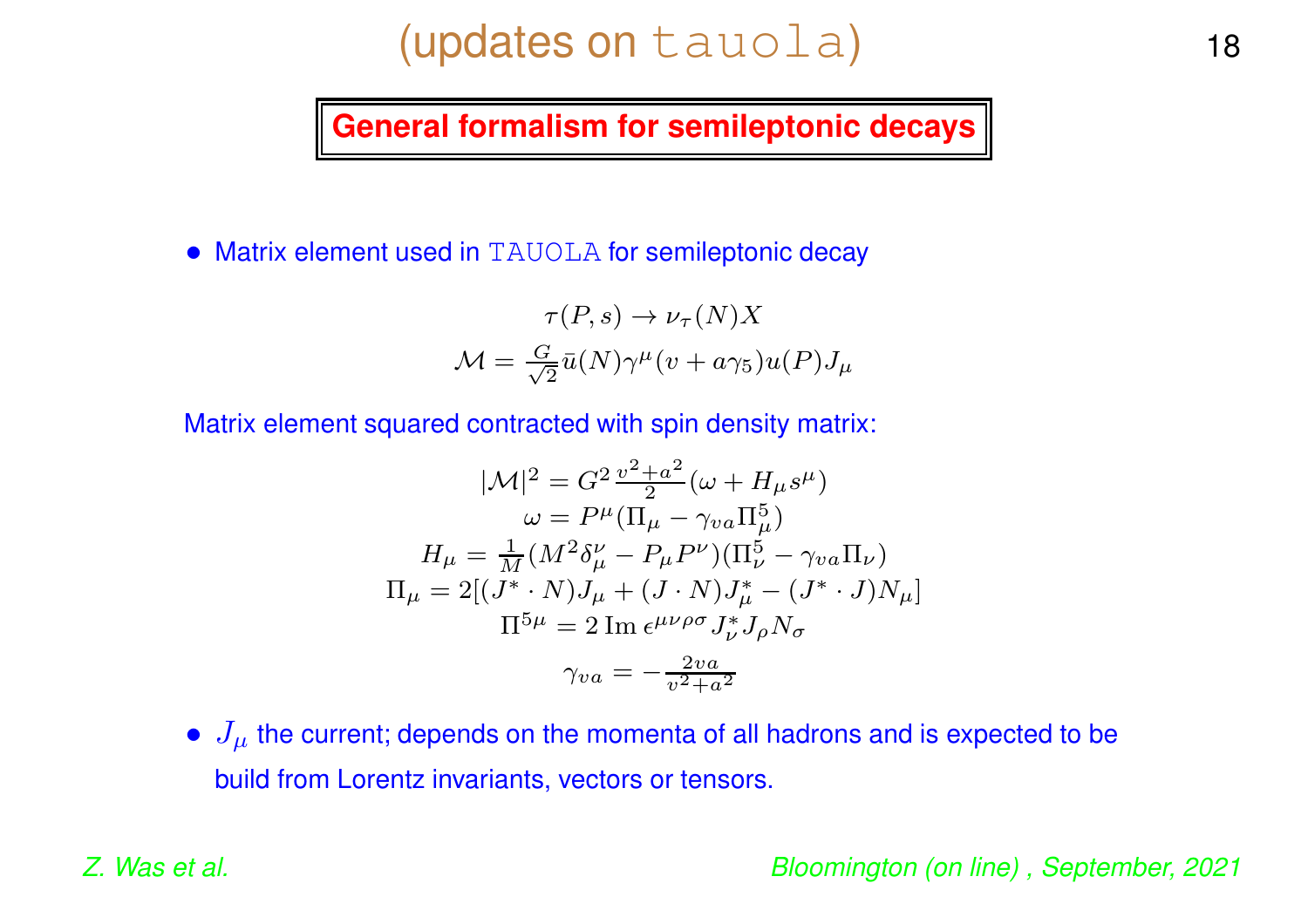### (updates on tauola) (19

- For two scalar decay channels all is rather simple: single distribution in  $Q^2$  (in cases with kaons also in  $\cos\theta_{\pi\pm}$ ) to be measured and fitted with:  $J^{\mu} = (p_{\pi \pm} - p_{\pi^0})^{\mu} F_V(Q^2) + (p_{\pi \pm} + p_{\pi^0})^{\mu} F_S(Q^2)$  ( $F_S \simeq 0$ ).
- For 3-scalar channels: 4 complex function of 3 variables to fit. Role of theoretical assumptions (oversimplifications?) is essential. Agreement on 1-dim distribution is just <sup>a</sup> consistency check.
- No go for model independent measurements? Use of all dimensions for data distributions: invariant masses  $Q^2$ ,  $s_1$ ,  $s_2$  as arguments of form-factors. Angular asymmetries help to separate currents: scalar  $J_4^{\mu} \sim Q^{\mu} = (p_1 + p_2 + p_3)^{\mu}$ , vector  $J_1^{\mu} \sim (p_1 - p_3)^{\mu}|_{\perp Q}$  and  $J_2^{\mu} \sim (p_2 - p_3)^{\mu}|_{\perp Q}$  and finally pseudovector  $J_5^{\mu} \sim \epsilon(\mu, p_1, p_2, p_3).$
- Possible if: (i) enough data, (ii) absolute precision, (iii) no background, (iv) full detector coverage can assured. We need that for orthogonality conditions.
- It is a challenge. Long time ago, for Cleo it was easier,  $\tau$  were produced nearly at rest.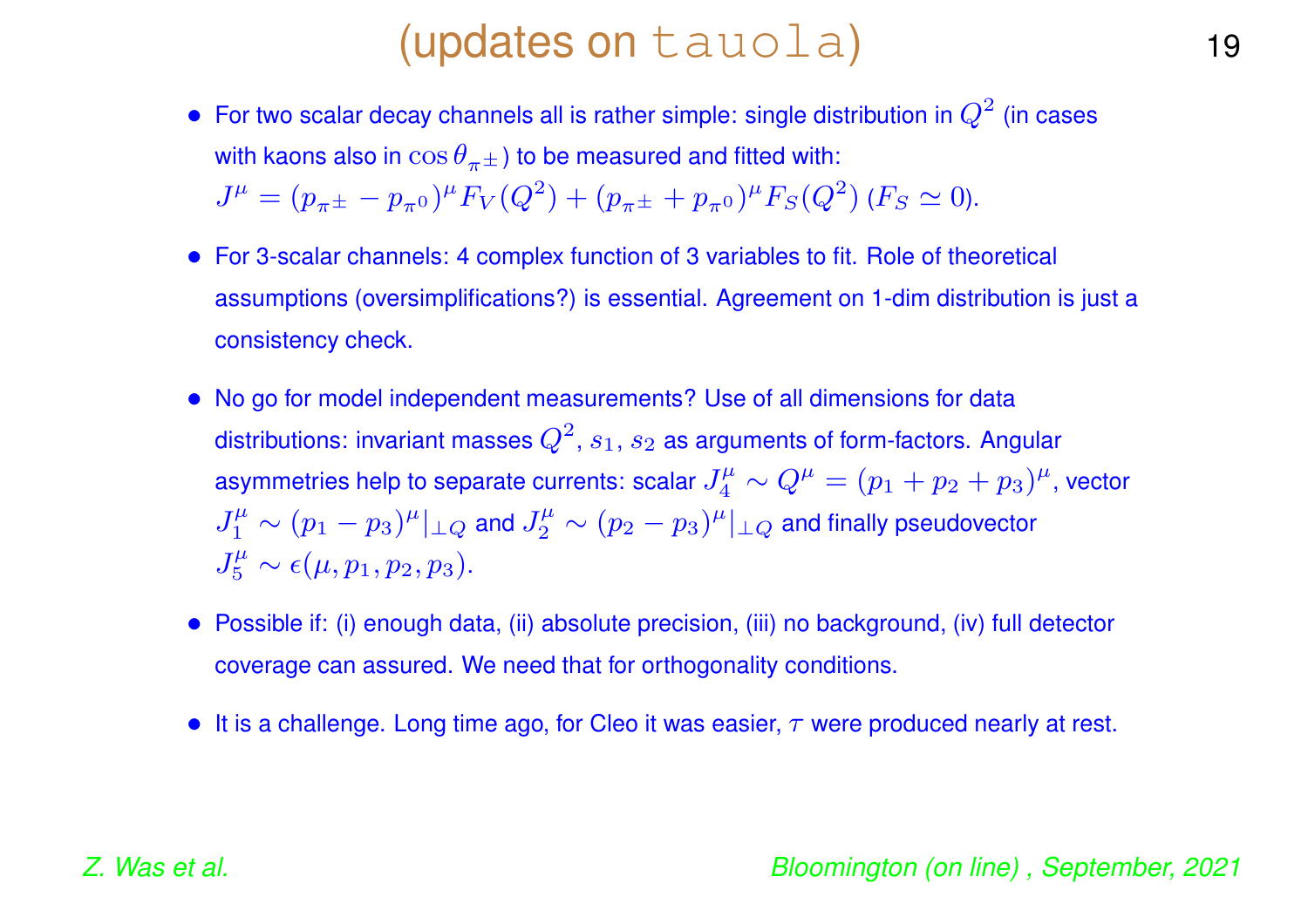## (updates on tauola) 20

- 1. Hadronic currents, or decay matrix elements in principle can be provided by the user, with  $c_{++}$  pointer, but this possibility is temporarily postponed in  $\text{basf2}$  as it require software fine tunings of the collaboration libraries.
- 2. Note, that in contrary to old  $tawola$  paper Comp. Phys. Commun. 76 (1993) 361, separation into hadronic current and SU(2) Clebsh-Gordan coefficients and couplings is not necessarily useful in all possible models.
- 3. Also coefficients for  $\sqrt{1/n!}$  need to be watched as they are decay channel specific, thus also user choice input is needed.
- 4. Solutions similar to the one of ML for higgs CP in  $h \to \tau\tau$  are to be expected.
- 5. From our experience, Phys.Rev.D 103 (2021) 3, 036003, use of weighted events may be then convenient and helpful even for fits.
- 6. **Useful projects ahead in that domain ?**